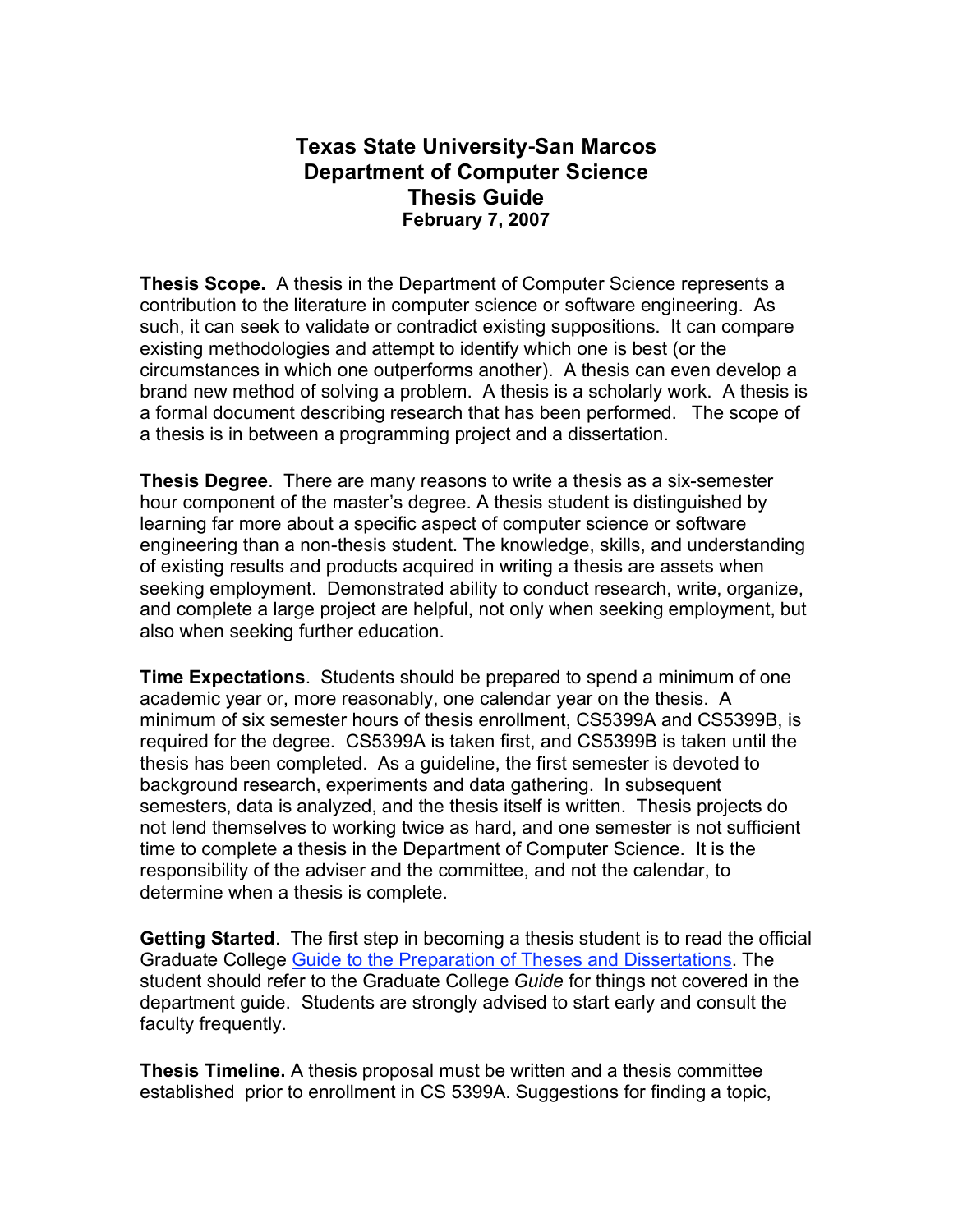forming a committee and preparing the proposal are given below. The proposal must be submitted to the adviser two weeks before the first class day and to the committee one week before the first class day. The proposal must be signed by the committee members and the department Chair no later than the first class day, at which time a section of CS5399A is opened for registration.

To register for CS5399B in subsequent semesters, the student sends a request to open a section along with their name, Texas State ID, and the name of their adviser to the departmental administrative assistant, who will check for completion of CS5399A before opening the section of CS5399B.

Thesis work proceeds under the direction of the student's thesis committee. It is the responsibility of the student to remain in contact with the thesis committee throughout the conduct of research and the writing of the thesis. It is incumbent on the student to keep the thesis adviser and committee informed of progress. Difficulties should be reported to the thesis adviser immediately. It is the responsibility of the adviser and the committee to determine when a thesis is complete.

The completed, grammatically correct thesis draft must be submitted to the thesis adviser no less than 4 weeks prior to the Graduate College deadline for submission. If the adviser requires revisions, the student will be notified of such within one week

The revised draft must be submitted to the thesis committee no less than two weeks prior to the Graduate College deadline for submission. If the committee members require revisions, the student will be notified of such within one week.

A thesis defense must be scheduled at least one week prior to the Graduate College deadline for thesis submission. The student must schedule the defense with the computer science department staff no less than one week prior to the defense. The computer science department staff will announce the thesis defense time, date, and location to faculty and students.

**Finding a Topic**. The best thesis topic is one of consuming interest to the student. For that reason, students are encouraged to choose their own area of research. Once an area (or areas) has been selected, the student contacts faculty members who are teaching courses or conducting research in that area or a related area. The faculty should be able to help refine the topic to an appropriate area and scope that can lead to a successful thesis.

Sometimes it is possible to be assigned a thesis topic. The best situation is to be able to leverage a thesis out of work as a research assistant. This way, the student is able to get paid to perform much of the thesis work and there isn't as much of an additional time burden. Naturally, these kinds of research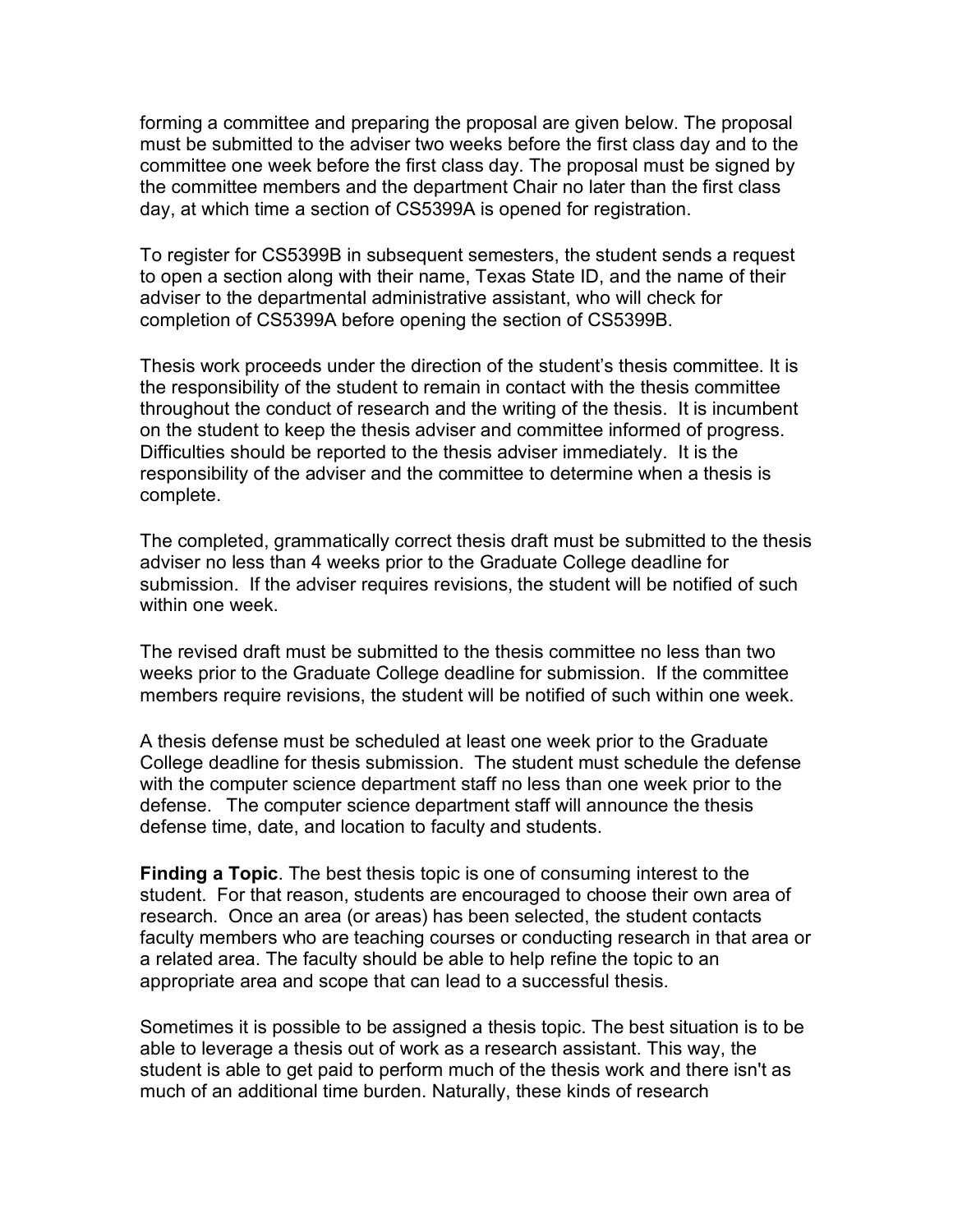assistantships are highly prized and hard to get. A student who intends to write a thesis should start looking for a research assistantship as soon as possible.

Thesis topics can be found by talking with faculty members. Most faculty members have ideas for thesis projects that are based on their own research efforts. The faculty member may not have a research assistantship available, but the research ideas are still valid and usually well thought out. So, as always, the student should use the faculty as the valuable resource they are and ask around for project ideas.

**Thesis Committee.** The thesis committee usually consists of three members from the graduate faculty. One member will serve as the thesis adviser. This faculty member should have expertise in the area of the thesis topic and be able to work closely with the student. The other members of the committee should be chosen based on their areas of expertise and their interest in the thesis topic. External committee members are considered on an individual basis. A majority of the committee members will be from the graduate faculty in the Department of Computer Science.

The role of the thesis adviser and the other committee members is to evaluate the student's research and guide the student to the successful completion of the project. Grammar, spelling, and style are the responsibility of the student. When appropriate, a proofreader should be hired to review the thesis for grammar, spelling, and style.

It is the responsibility of the student to remain in contact with the thesis committee throughout the conduct of research and the writing of the thesis. It is incumbent on the student to keep the adviser and committee informed of progress. Difficulties should be reported to the thesis adviser immediately. If the research project needs to be altered from the proposed work, the student must get permission from the committee before proceeding.

**Thesis Proposal.** The thesis proposal is usually a two- or three-page document that explains the proposed research to the committee members, the department Chair and the Graduate College. This document must contain a description of proposed work sufficient to determine its intellectual content and scope and to convince the audience that the proposed research is viable and of interest and value to people in the area. The proposal may include the following sections:

- *Thesis Title* A brief name for the project.
- *Thesis Statement* A clear, concise sentence that describes the proposed research.
- *Abstract* An explanation of the problem or issue being addressed. This should be kept to a clearly written paragraph.
- *Introduction* Background and motivation for the research. The abstract is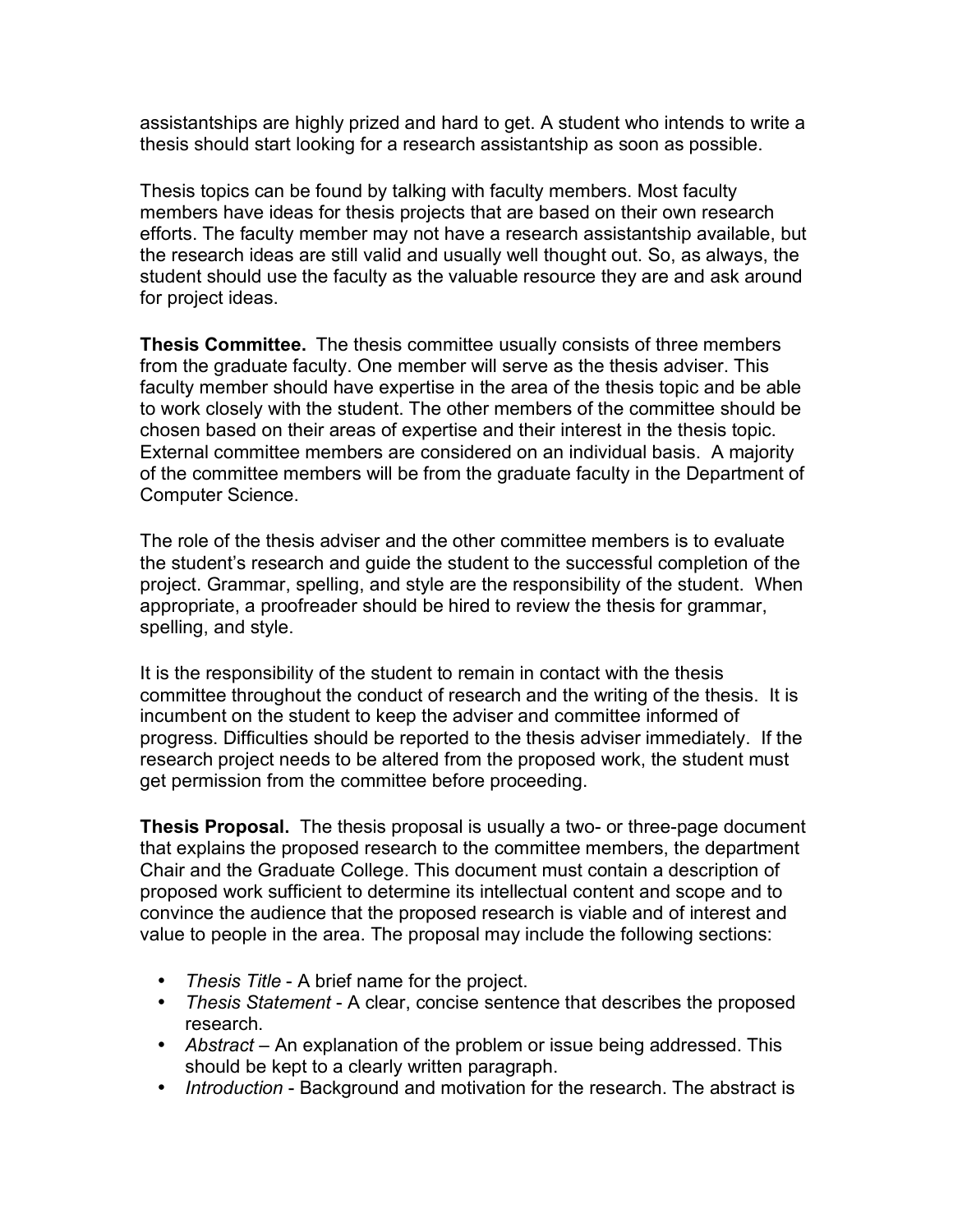necessarily short, so this section is used to expand the reasons for and the expected results of the research.

- *Preliminary Literature Survey* A brief description of peer-reviewed literature relevant to the thesis topic. This section should include enough related work to document the importance of the topic.
- *Research Methodology* A high-level plan of the proposed work, the methodology, the resources needed, and the analyses to be performed.
- *Bibliography* A list of resources the student can draw on for research. The purpose of this section is to demonstrate to the reader that there is a body of literature related to the topic. This helps to prove that the area of research is active, that there is supporting literature, and that the project is original.

It is possible, even likely, that the research may deviate slightly from the proposed research methodology. This is normal, but these changes must be made with the consent of the thesis committee.

To limit the number of changes that will be necessary, and to prevent problems at the end of the research project, the thesis proposal should be as general as possible with regard to the research methodology. It should not specify platforms, languages, algorithms, or analyses. The proposal should clearly delineate a plan and a methodology but leave as much freedom as possible so that the completed research is consistent with the proposal.

There is a form that must be completed and which will serve as the cover sheet for the thesis proposal. This form must be signed by all of the committee members. It will also indicate which style guide will be used for formatting the thesis document. The student should check the Graduate College *Guide* for styles and comply with the preferences of the thesis adviser.

**Thesis Organization.** Most students, when they begin to write a thesis, create the obligatory cover pages, signature page, and other infrastructure. (The Graduate College *Guide* provides a sample of the signature page). Sometimes the process stalls at this point and the student is unable to write even the first sentence of the first chapter. A technique for dealing with this situation is to work from back to front. The student can write about the thesis research, then provide background information, then discuss related work, and finally write the introduction.

Suggested Chapter Structure:

- *Introduction* provides the motivation for the thesis work. The following questions should be answered clearly: What work has been done? Why has it been done? What is the importance of the work?
- *Literature Survey* provides summaries of other relevant research. The student should explain how this research is related to the thesis work and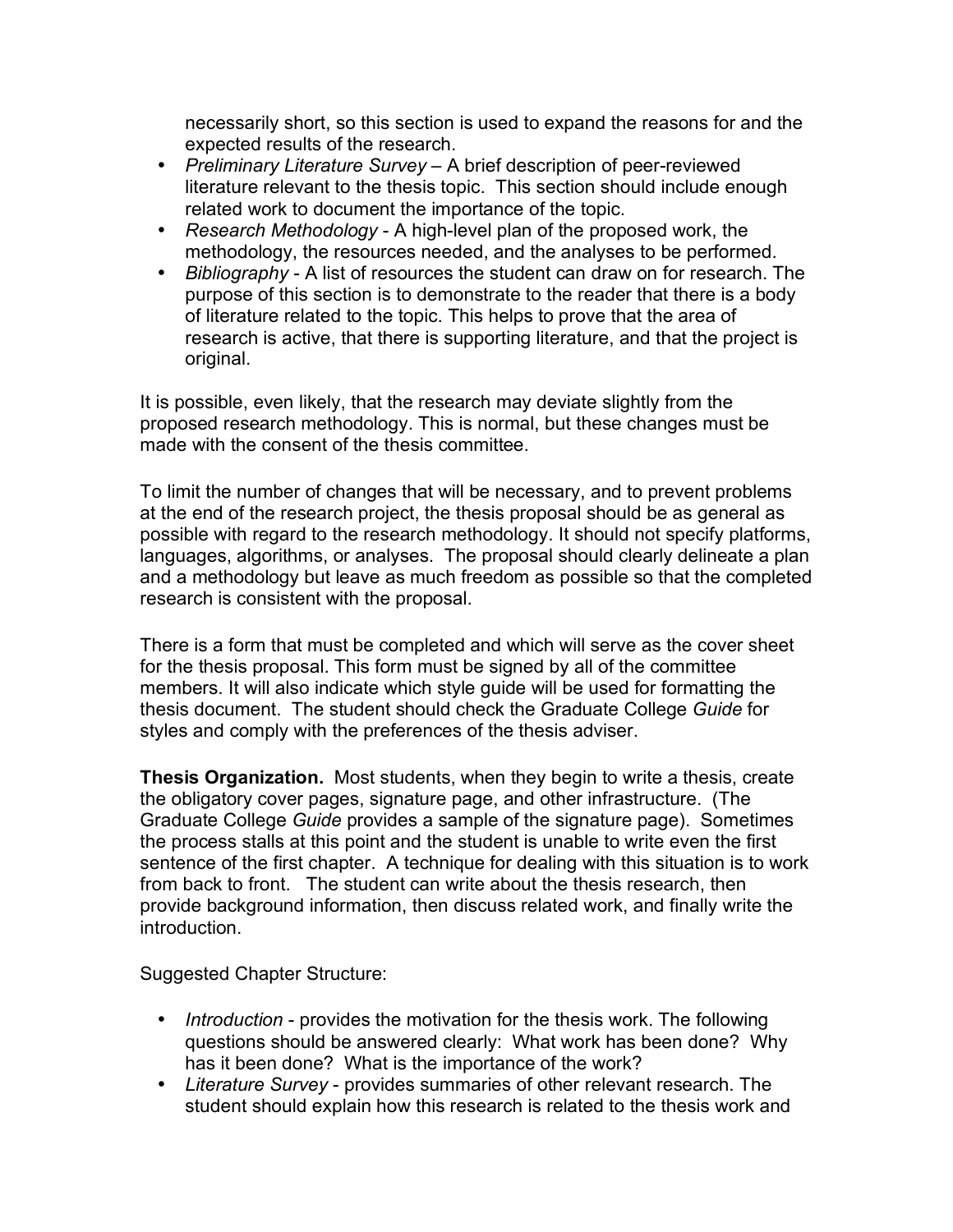how it is different, including whether the thesis extends or replaces the previous work.

- *Background Information* provides coverage of any specific topics that the reader needs to know in order to understand the research. Specific items such as algorithms, languages, or tools used in the research are described in this section.
- *Conducting the Research* provides a description of the research methodology, the tools used or developed, the data collection process, and results, as appropriate.
- *Analysis of Results* provides an interpretation of the results of the research.
- *Conclusions and Future Research* provides conclusions based on research results and information in the literature survey. This chapter describes, in light of the information presented in the thesis, the work that has been done, the motivation for doing the work, and the importance of the work. It explains a vision for the future of the research, including other projects stemming from the research and other avenues of investigation.

**Thesis Defense.** It is the responsibility of the student to bring a comprehensive examination report form and copies of the thesis signature page to the defense. A thesis defense typically lasts one hour. It consists of a public, oral presentation of the research. This presentation usually lasts 30 to 40 minutes. Currently, the trend is to use a PowerPoint slideshow along with a demonstration of any tools created to assist in the research. While this is not a requirement, the format should fit the presentation style and the material.

After the presentation, time is devoted to questions about the research, although some questions may be asked by thesis committee members during the presentation. During the question and answer period, questions will first come from the committee members, often with the adviser going last. Finally, questions will be solicited from the audience which may include other faculty members and students. Members of the thesis committee may ask additional questions during this time or assist with questions or issues brought up by the other attendees.

Once all questions have been addressed, the thesis committee confers in private to discuss the thesis, the presentation, and the way that questions are handled. If the committee is satisfied with the defense and the thesis, the members sign copies of the thesis signature page as well as the form for the previously taken comprehensive examination. The committee then informs the student about the decision.

If the committee is not satisfied with the defense and the thesis, the student is given conditions that must be met for thesis approval. The adviser informs the committee when the conditions have been met, and the committee members review the thesis and, if they concur with the adviser, sign the signature pages.